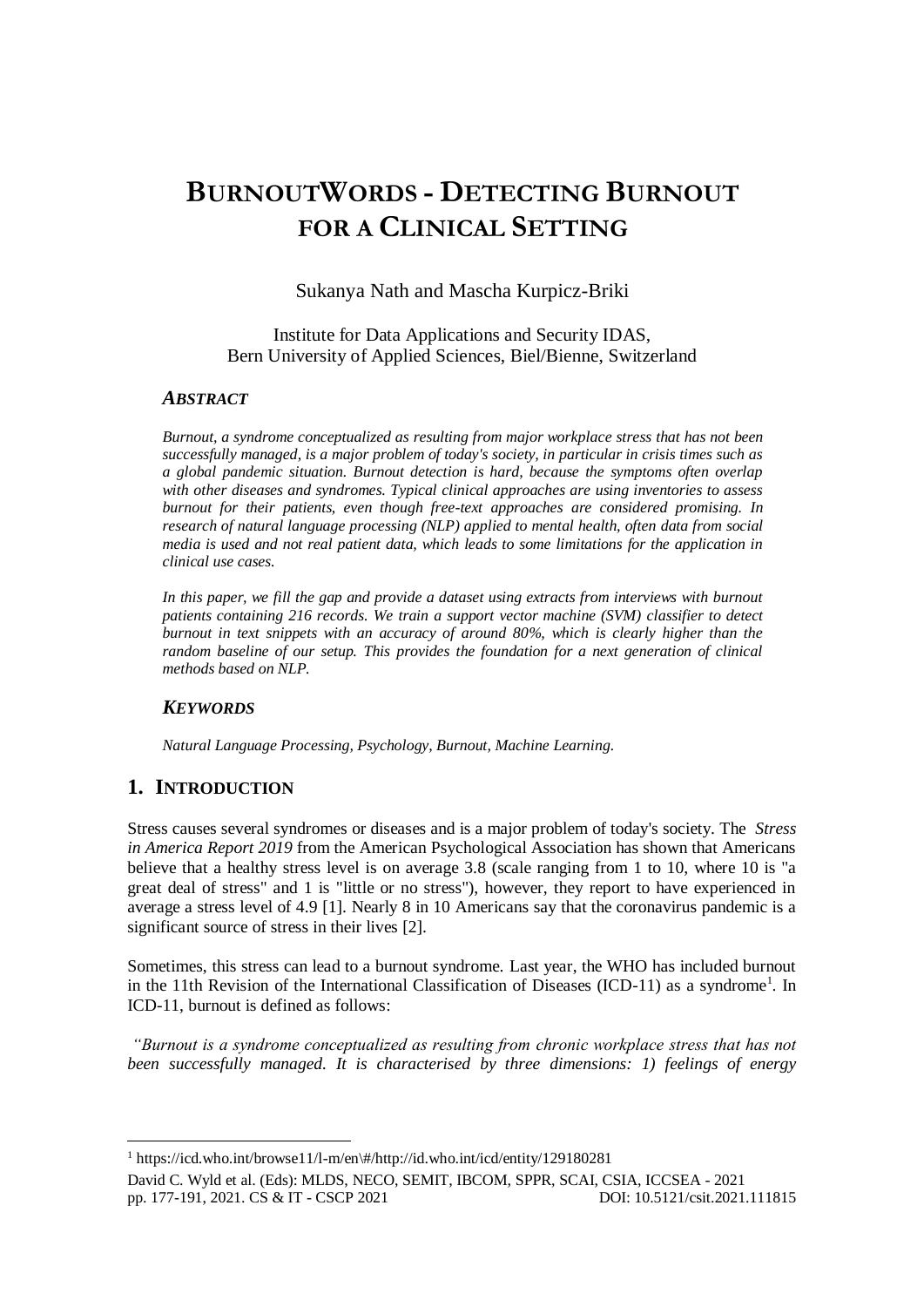*depletion or exhaustion; 2) increased mental distance from one's job, or feelings of negativism or cynicism related to one's job; and 3) a sense of ineffectiveness and lack of accomplishment."* <sup>2</sup>

In the global pandemic crisis around COVID-19, research has shown an increase of burnout, in particular on frontline personnel in the health sector [3] [4].

Burnout identification is complex, because it overlaps with other syndromes [5] and multiple definitions exist [6]. For example, fatigue is a common symptom for both depression and burnout [7]. To identify burnout in clinical intervention, inventories are used. Inventories are psychological tests, where the person concerned fills out a questionnaire. The currently used metric, in both practice and most studies, measures burnout with self-test inventories, and has been criticized in the literature [8] [9].

Inventories with scaling questions, even though often used in practice, have major limitations. In personality inventories, people tend to fake their results [10]. This risk might be increased with a delicate topic such as burnout. Furthermore, extreme response bias (ERB), i.e., the tendency of some respondents to choose the highest or lowest option, is a well-known issue [11]. Other research also reports defensiveness (denying symptoms) and social desirability (to show an exaggeratedly positive image) in inventories [12].

Literature agrees that the Maslach Burnout Inventory (MBI) [13] [14] and the Tedium Measure [15], later called Burnout Measure, are most commonly used in practice and research [16] [9]. The MBI is an introspective psychological inventory and consists of 22 items in three dimensions: emotional exhaustion, depersonalization and personal accomplishment. The Tedium Measure [15] is often used as an alternative to MBI. This inventory consists of 21 items, and each item has to be classified by frequency.

Apart the methods using inventories, burnout components can also be identified by independent judges in interview extracts [17] [9]. The drawback of interviews or free-text questions is that they result in large overhead (interviews, transcription and interpretation) and therefore promising approaches are often not further explored [9].

In this paper, we present BurnoutWords, a dataset based on extracts from conversations with burnout patients, a control group and experts. We provide insights into the wording of burnout patients, extract features from the dataset and allow further research to develop new approaches to enable new clinical methods with text-based burnout identification. We train a burnout classifier using Support Vector Machine (SVM) models and reach an accuracy with a clear improvement over the random baseline.

Whereas most related work in the field investigates social media content, our dataset includes extracts from interviews with burnout patients, aggregated from different previous work and preprocessed for automated evaluation. Using interview extracts from real burnout patients reduces the noise as compared to social media data. This allows to fill the gap between natural language processing (NLP) and the application of the new technologies to develop new methods for application in clinical psychology.

Our paper contributed to the current state-of-the-art by providing a new type of burnout detection dataset, which is based on interview extracts instead of social media data. We furthermore demonstrate how such a dataset can be used to develop new technologies for clinical psychology.

<u>.</u>

 $2$  [https://icd.who.int/browse11/l-m/en\#/http://id.who.int/icd/entity/129180281](https://icd.who.int/browse11/l-m/en/#/http://id.who.int/icd/entity/129180281)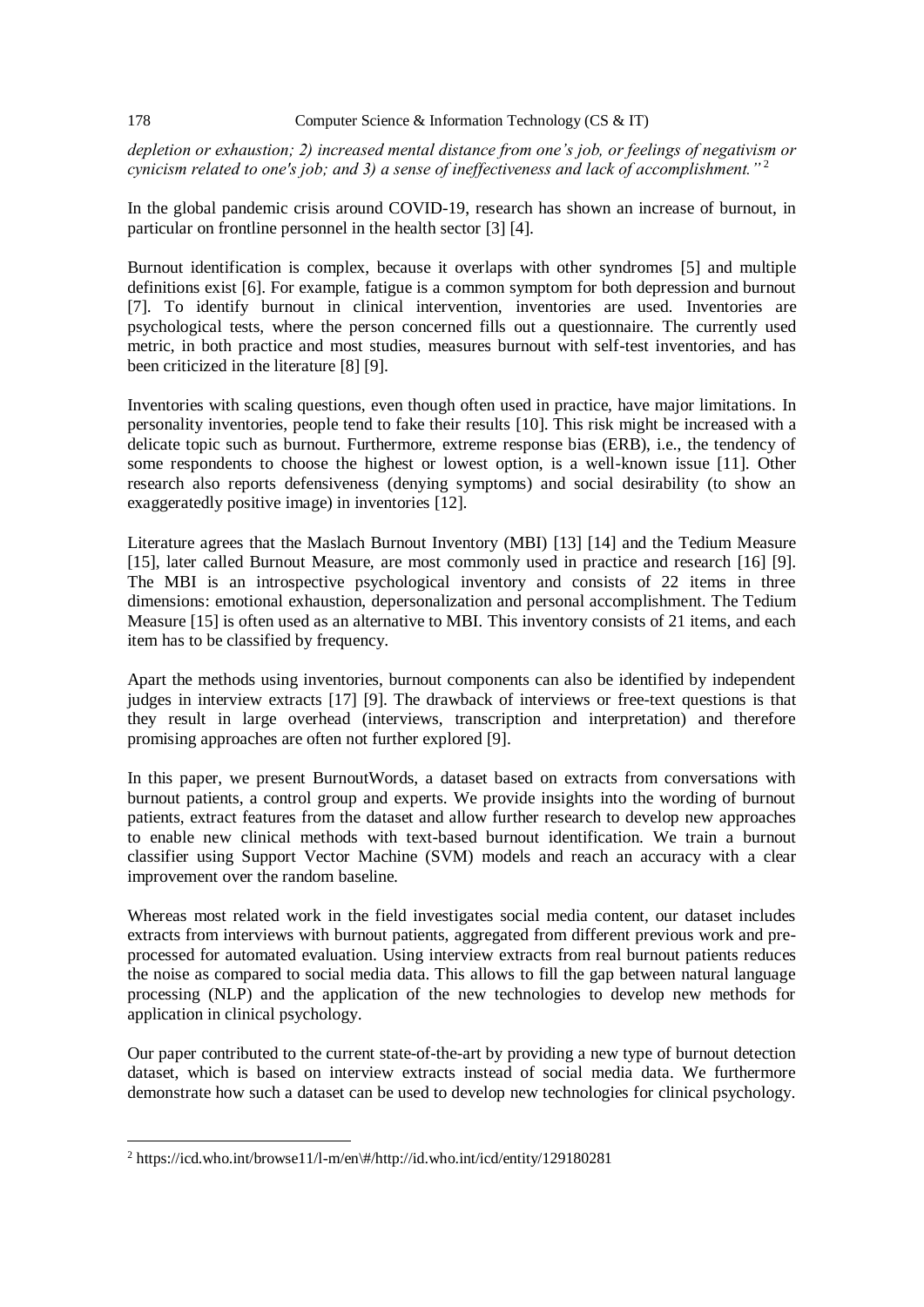Therefore, our work creates the foundation for future work in the field and new methods for clinical burnout detection.

In section 2, we described the related work with regard to the application of NLP methods and existing datasets for burnout and depression detection. Then, in section 3, we describe the BurnoutWords dataset and how it has been assembled. In section 4 we describe our experimental setup. We then describe (section 5) and discuss (section 6) the results before concluding the article in section 7.

# **2. RELATED WORK**

# **2.1. Natural Language Processing for Burnout/Depression Detection**

Few works exist for burnout detection in general, and as far as of our knowledge, no comparable dataset exists. Burnout is not a disease, but considered as a syndrome, making its detection often hard, because its symptoms overlap with other syndromes or diseases [5] in particular depression. Therefore, we consider additionally the related work for depression detection with the help of NLP.

In particular, we focus on text-based data and therefore do not further discuss approaches based on biomarkers, vocal data (e.g., [18]) or image-based approaches (e.g., [19]). It has been shown that in clinical psychology, written language often plays a central role in diagnosis [20]. The authors summarize the linguistic and social indicators that have been applied to automatic depression detection in different contexts, e.g., narratives written by college students with or without depression [21].

The work focusing on data from social media is the majority of available research in the field, but also work about online forums exist, e.g., [22]. In general, in the related work, the concerned users have been identified by using a screening survey, their public sharing of a diagnosis, or their membership in an online forum [23].

Whereas depression is often diagnosed as being present or absent (e.g., presence of depression symptoms on facebook posts for college students [24]), a model based on survey answers and the language used in facebook posts assesses the severity of depression [25] using the depression facet scores of the Big 5 item pool [26]. Changes in depression across seasons are observed which confirms results from clinical psychology. It has been shown that explicit depression references are rare, but when they appear, they are strong indicators for a real-life depression [27]. Other research targets particular types of depression: a study analyzing Twitter data provides an approach to identify mothers at risk for postpartum depression [28] (complemented later with shared facebook data [29]).

Different technologies are used for the detection of depression on social media, e.g., based on the linguistic inquiry word count (LIWC) lexicon [30] containing multiple psychological constructs. Some more recent approaches use deep learning architectures to achieve better results, which requires a large amount of data. Research has shown how a neural network can be designed to detect depression with limited data and without any exhaustive feature engineering [31], presenting a neural network architecture that optimizes word embeddings. SenseMood [32] is applying a CNN-based classifier and Google's Bert model [33] on posted images and tweets from users with or without depression, combining visual and textual features. They are using a dataset previously presented in research [34], which contains a set of users with anchor tweets matching the strict pattern that they have been diagnosed depression.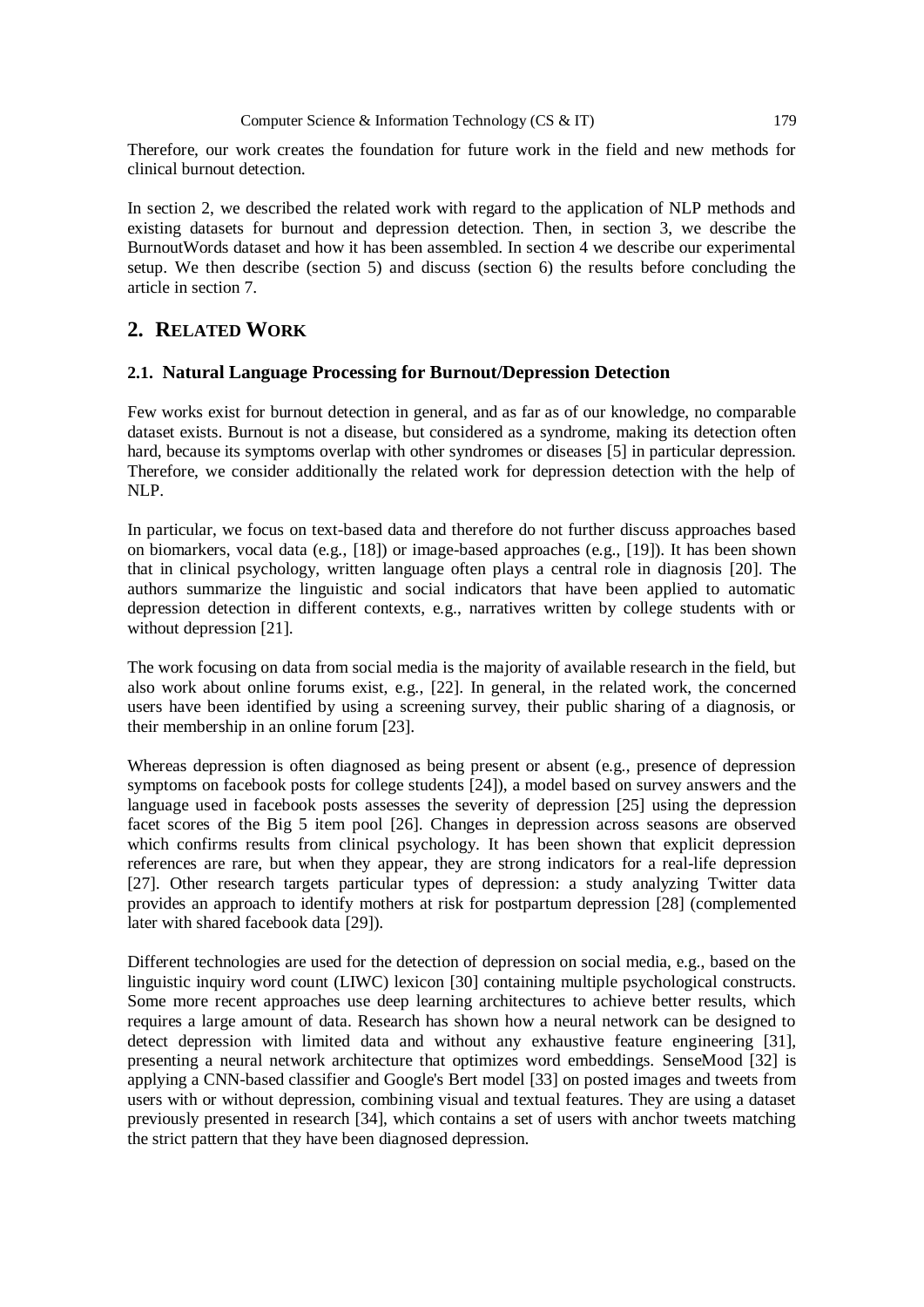In an enterprise context, studies have used the Valence-Arousal-Dominance (VAD) model [35] to study productivity or risk for burnout in data such as issues and comments from a software development management tool [36]. Burnout risk is measured as low valence and dominance, and high arousal.

Whereas most work focusses on social media data only, it has been shown that the language from Facebook posts can be used to predict depression for consenting individuals recorded in medical records [37]. Another study has examined how language patterns on social media change prior to emergency department visits [38].

When mental health and in particular depression is studied from social media data only, the user's mental state is reflected from published posts and thoughts. This can lead to limitations in the data sets. In our work, we train our model based on text data transcribed from interviews with confirmed burnout patients. This provides the basis for new approaches to be applied not only on new data from social media, but also as a tool support for professionals in clinical intervention.

# **2.2. Existing Datasets for Burnout/Depression Detection**

**Social Media:** The dataset from ReachOut triage shared task [39] consists of 65'024 forum posts that were manually labelled by expert judges by their severity. This dataset addresses different types of mental health crisis, not focusing particularly on a specific diagnosis or syndrome like depression or burnout. The dataset from the CLPsych 2015 shared task on depression detection was constructed using tweets from users that have stated explicitly that they have been diagnosed with depression or PTSD [40] [41]. For each user up to 3000 recent public tweets were added to the dataset. Other work has collected data from Twitter, creating three datasets: Depression, Non-Depression, and Candidate-Depression [34]. Based on the user's information and current tweet, an anchor tweet [41] to determine the mental health was selected. To simulate observation over time as in a clinical setup, tweets following in the next month after the anchor tweet were also considered for the selected users.

**Clinical Interviews/Crisis Counselor:** The Crisis Text Line dataset [42] is based on the data collected by a 24/7 text-based crisis support hotline. It can be made available for researchers upon application and contains labeled data concerning different topics including depression. The Distress Analysis Interview Corpus (DAIC) [43] [44] contains clinical interviews conducted by humans and agents in English language. The semi-structured clinical interviews provide a contribution to detect psychological distress conditions such as anxiety, depression or posttraumatic stress disorder. Each interview does also include a depression score from the PHQ-8 inventory  $[45]$ . The data has been transcribed and annotated for a variety of features<sup>3</sup>. The AVEC 2014 challenge about depression detection [46] included also interviews in German language which are available as video and audio traces. The original challenge did not provide transcripts. However, other work has used automatic speech recognition technology to transcribe interviews from this corpus and make it available upon request [47].

**Disease Information from Clinical Notes:** The SemEval-2014 Task 7 dataset [48] includes clinical notes which are annotated with disease/disorder mentions. The dataset is based on the Shared Annotated Resources (ShARe) project<sup>4</sup>. Recent research has provided a large public dataset for clinical motivated symptom extraction from clinical notes [49]. Such approaches are helpful to automatically process and aggregate clinical data. In the dataset presented in this paper,

<u>.</u>

<sup>3</sup> <https://dcapswoz.ict.usc.edu/>

<sup>4</sup> [http://share.healthnlp.org](http://share.healthnlp.org/)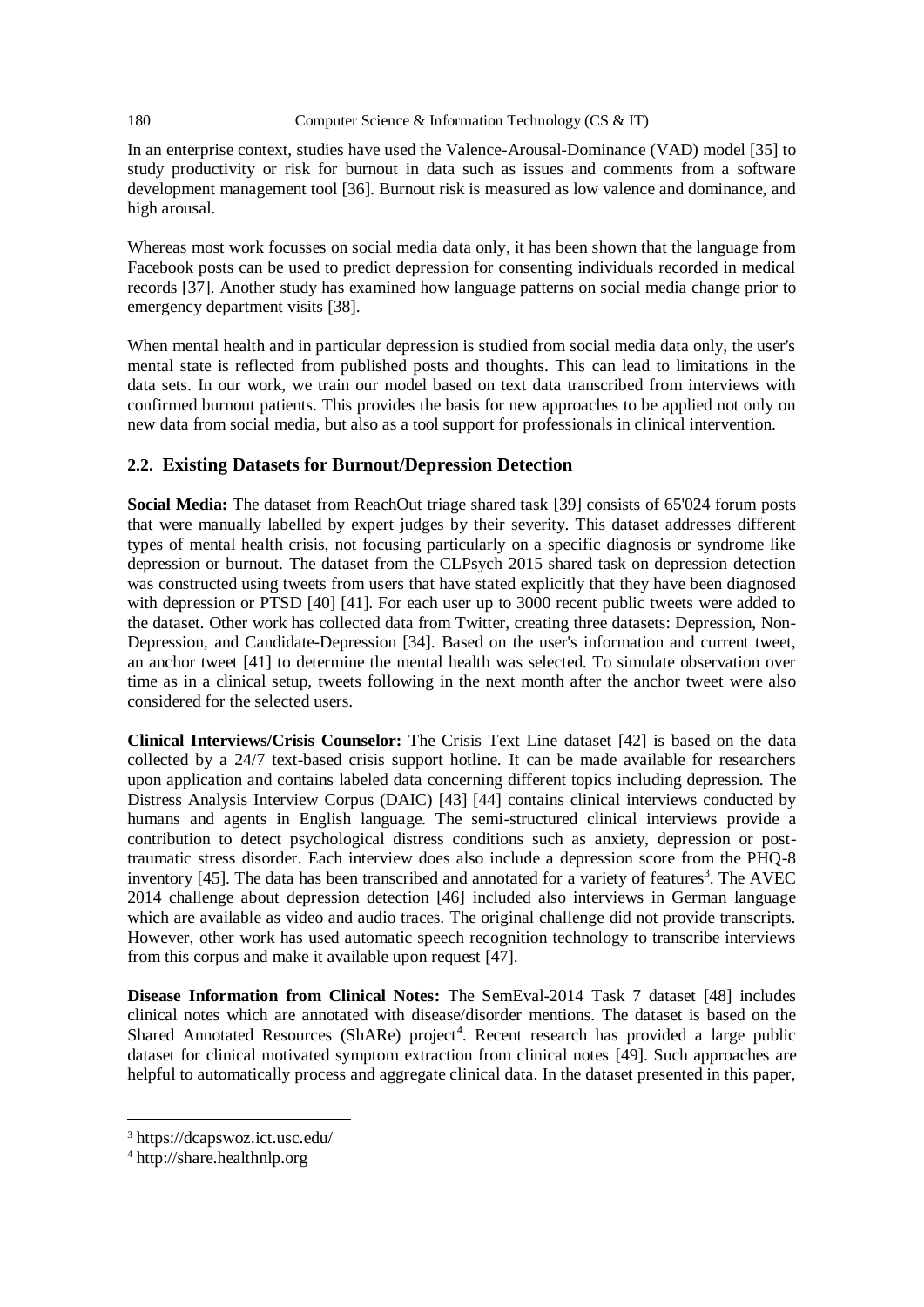we go one step further: in addition to the clinical symptoms, thoughts and sentiments expressed by the patients are included in the dataset and thus in the classifier.

Based on our literature research, we conclude that there is currently no publicly available dataset that provides labeled patient interview data in text form for burnout detection, neither for the English nor the German language. In this paper, we therefore introduce a first version of the BurnoutWords dataset for the German language to the research community to enable future research in the field.

# **3. THE BURNOUTWORDS DATASET**

# **3.1. Dataset Content and Origin**

This paper presents the BurnoutWords dataset, containing extracts from interviews in the German language. The interviews have been conducted in the context of different previous work where extracts have been published, and have been collected and aggregated in our research. The dataset contains texts and corresponding labels, whether the texts describe the current burnout situation (label *burnout*), or the view of a person that has no (more) burnout, or potential measures and prevention of burnout (label *noburnout*). Table 1 shows an extract from the dataset to illustrate the format.

Table 1. Example: one record of the BurnoutWords dataset. Label 1 indicates burnout (label 0 would indicate the class noburnout). Translation to English: (The) doctor made the diagnosis. (The) doctor is a good colleague of mine and takes a lot of time for me. I only realized it ca. 2 months later. It needs time until one can accept it. I informed myself about the disease. The information on the internet did not help me. The doctor could give me advice.

| Text                                                                                   | Label |
|----------------------------------------------------------------------------------------|-------|
| Arzt stellte Diagnose. Arzt ist guter Kollege von mir und nimmt sich viel Zeit für   1 |       |
| mich. Ich realisierte es aber erst ca. zwei Monate später. Braucht Zeit bis man es     |       |
| akzeptieren kann. Informierte mich über die Krankheit. Die Informationen im            |       |
| Internet haben mir nicht geholfen. Der Arzt konnte mir Auskunft geben.                 |       |

A part of the extracts has been published in a thesis [50] and, in agreement with the author of the thesis, the extracts have been re-used in this research. The thesis studies burnout in medical doctors. The author conducted interviews with confirmed burnout patients (i.e., the medical doctors), and with a control group of medical doctors not having burnout. We collected and preprocessed the relevant data from the thesis and labeled it into the following classes: burnout patients (*burnout*), and control group (*noburnout*).

More interview extracts have been collected from a book investigating on burnout in an enterprise context [51]. The author conducted interviews with seven different patients that previously had a burnout, working in different domains (i.e., IT, marketing, engineering, health care, coaching and journalism). We identified the questions concerning descriptions of their burnout, including thoughts and symptoms of that time, and included their answers to the class *burnout* of our dataset. Furthermore, we included answers to questions discussing their current life after burnout, and hints to avoid or handle burnout in the data labeled as *noburnout*.

The author [51] also conducted interviews with experts, including medical doctors, psychologists and coaches. We selected answers describing the symptoms and emotions of burnout patients and labeled them as *burnout*. We identified questions concerning the handling and prevention of burnout and included the answers in the class *noburnout*.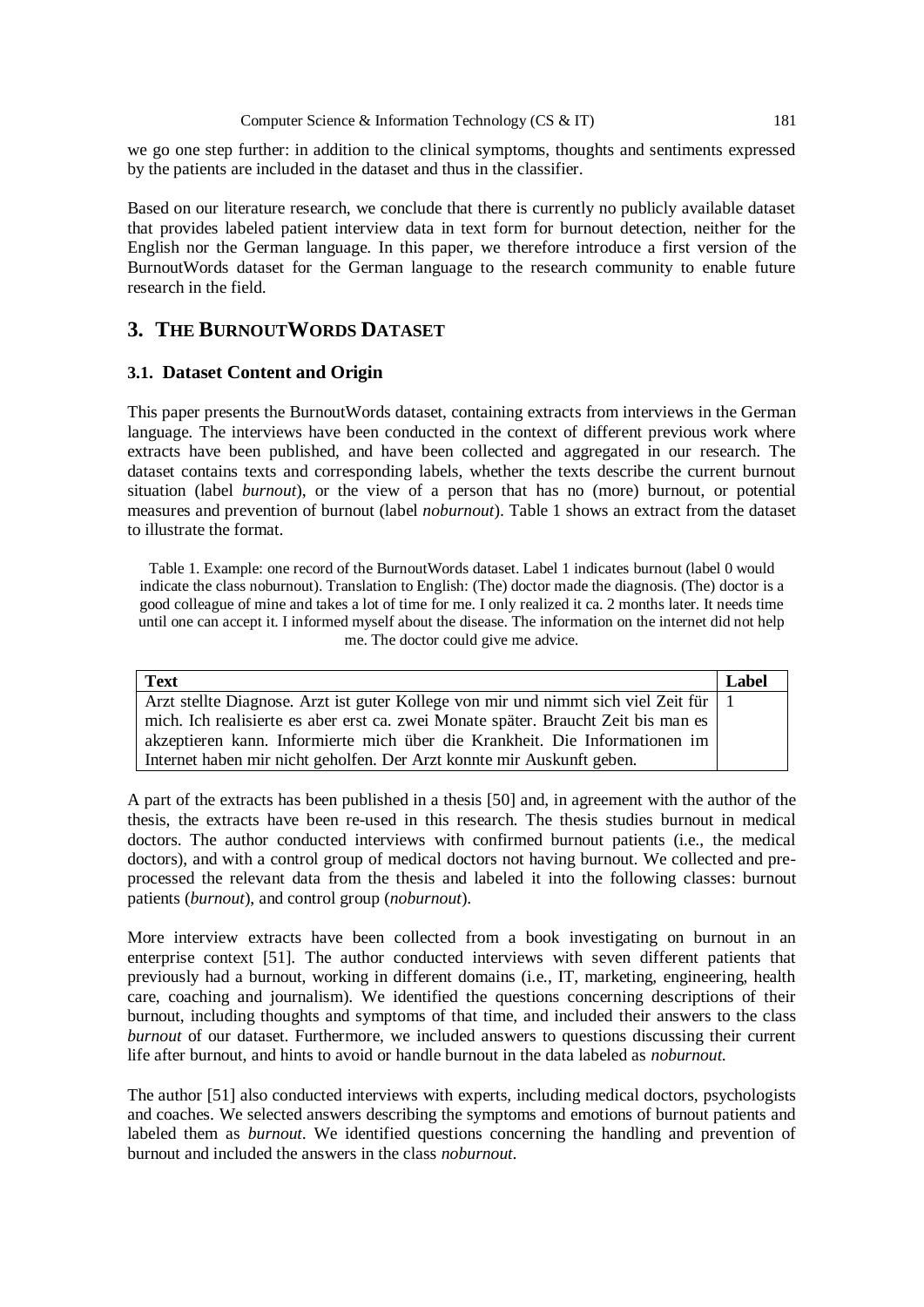The original data provides some demographic information about the participants in the interviews; however, it is partially modified for privacy reasons. Since only extracts from the interviews are available (the entire interviews cannot be used for further research due to data protection law limitations), the text content is not equally distributed between the participants. Due to this and the partial anonymization of demographic data, it is not considered in the dataset. The dataset contains an overall number of 293 records, 216 in the class *burnout* (73.72%) and 77 in the class *noburnout* (26.28%). Due to the fact that only extracts of the interviews were published, a majority of those extracts comes from the burnout patients and not the control group.

# **3.2. Data Ethics**

The local ethics commission has approved to use this publicly available data for our research. Technology itself is neither good nor bad. However, the ethical aspects of the application of such technologies must be discussed. In our research, we focus on providing the required technology to allow future clinical methods to assess mental health. Such methods should be based on the voluntariness of the involved individuals and provide benefits for individuals and the society. When such technologies are misused as an instrument of power, for example using them in a company, to automatically assess written communication of collaborators without their explicit consent or with negative consequences in case of not giving their consent, this would be a major ethical issue. We therefore provide access to our dataset only upon request for future research in an academic or clinical context.

# **4. EXPERIMENTAL SETUP**

# **4.1. The Words of Burnout Patients**

**Preprocessing**: First of all, characters such as brackets or quotation marks have been removed. Then, double whitespaces have been removed. Finally, the character  $\beta$  is replaced with *ss*, since this character is not common in all the German speaking areas. The pre-processed data is stored in an additional column of the data table. The original data is also available for further research. Responses with less than 200 characters were excluded, since we assume that they do not contain enough information.

In a first step, we examine the words that are being used by the burnout patients and the control group respectively. We therefore consider the ten most used nouns (lemmatized) for each group, excluding the words that appear in both groups. We assume that those words are conversational words that do not add value for the resolution of the question whether there is a burnout or not.

# **4.2. Model Training**

We split the data into a training and a test set. We are using around 70% of the data for feature extraction and training of the model, and around 30% of the data to evaluate the model against completely new data that it was not trained with. Figure 1 shows the experimental setup as explained in detail in the following subsections.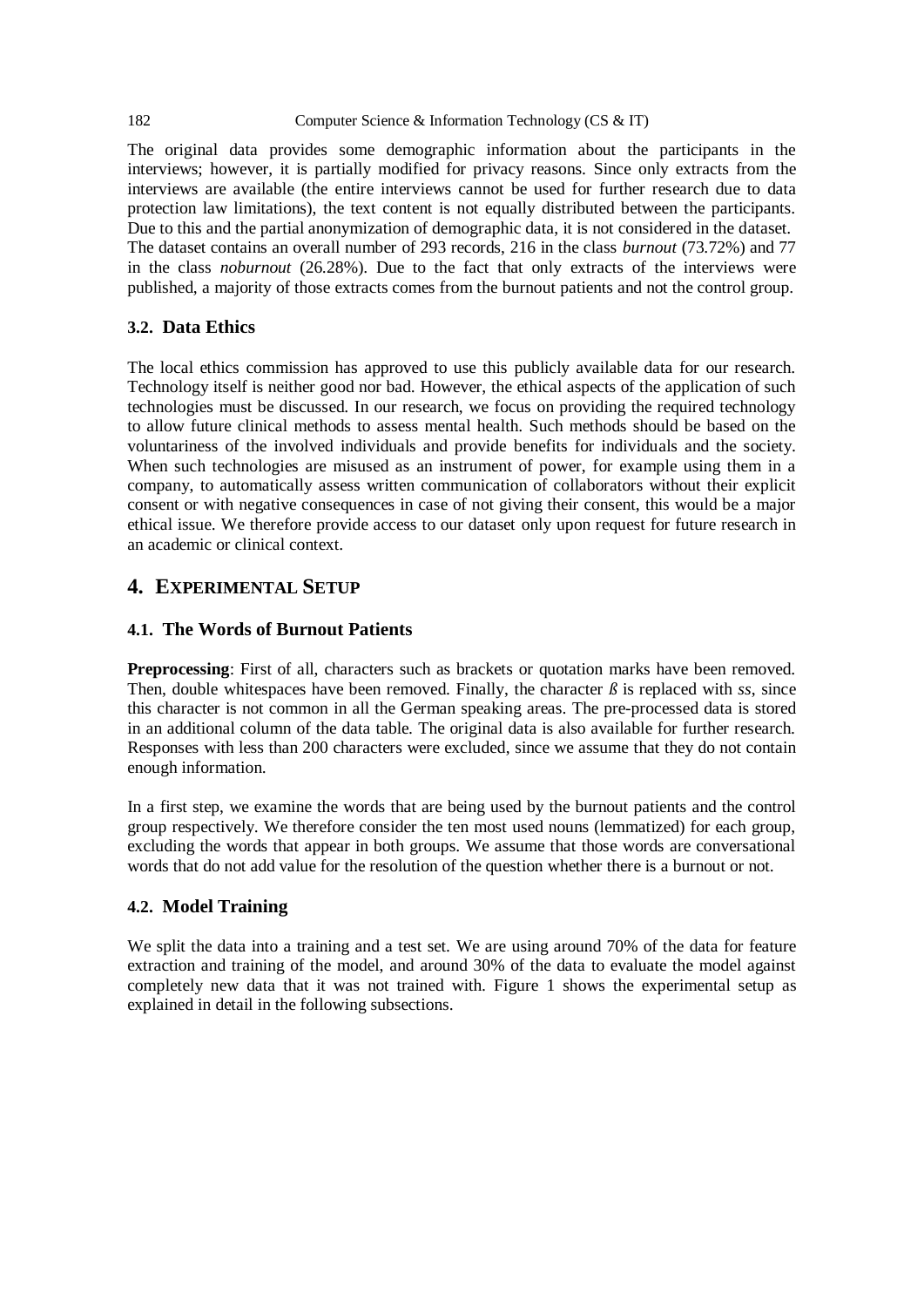

Figure 1. The experimental setup of our training including feature extraction and the burnout detection model.

# **4.2.1. Feature Extraction**

The first part of the training process is the feature extraction, which can be further divided into two phases. The first is the tokenization phase. At the end of this phase, we produced a list of all the tokens which could be potential features. The second phase is the feature filtration stage. In this phase, evaluated the goodness of the features. The features which passed the filtration phase are considered as selected features.

**Tokenization:** In order to generate features, we divided the training set into the two classes *burnout* and *noburnout* - and aggregated the contents of each class. At the end of this first step, we had one large file containing the text from all the *burnout* cases, and another large file of text from all the *noburnout* cases. The *burnout* text file was larger than the *noburnout* text file, as we had a higher number of burnout cases. We fed both text files to a function which created a list of tokens (using SpaCy<sup>5</sup>). We filtered the stop-words as they contain little information about the topic. Similarly, we filtered out the punctuations as they also contain little information about the topic and in particular because the interview excerpts are a form of notes and not directly written by the interviewee. We produced a list of tokens for the *burnout* class and another list of tokens for the *noburnout* class.

**Feature Filtration:** In this phase, our aim is to select those features which can help us achieve a clear boundary between the two classes during the model training. As such, we are interested in those features which occur with a much higher frequency in one class but not in the other class. At first, the lists of tokens of both classes were counted for frequency of occurrence, and a feature dictionary was created such that the key is the token/feature and the value is the frequency of this token/feature. As mentioned before, we have more *burnout* cases than *noburnout* cases. To reduce the advantage of length for the *burnout* class, we further normalized each of the values of this feature dictionary with the total number of tokens in the respective class text file. We then computed the difference between the frequencies of both classes: we took all the features present in the *burnout* and *noburnout* feature dictionaries and note the difference of their normalized frequencies:

 $diff = burnout_{norm-free} - noburnout_{norm-free}$ 

We created a new dataset (dataframe) containing the following columns: feature, burnout frequency normalized, noburnout frequency normalized, difference. We sorted using the

<u>.</u>

<sup>5</sup> [https://spacy.io](https://spacy.io/)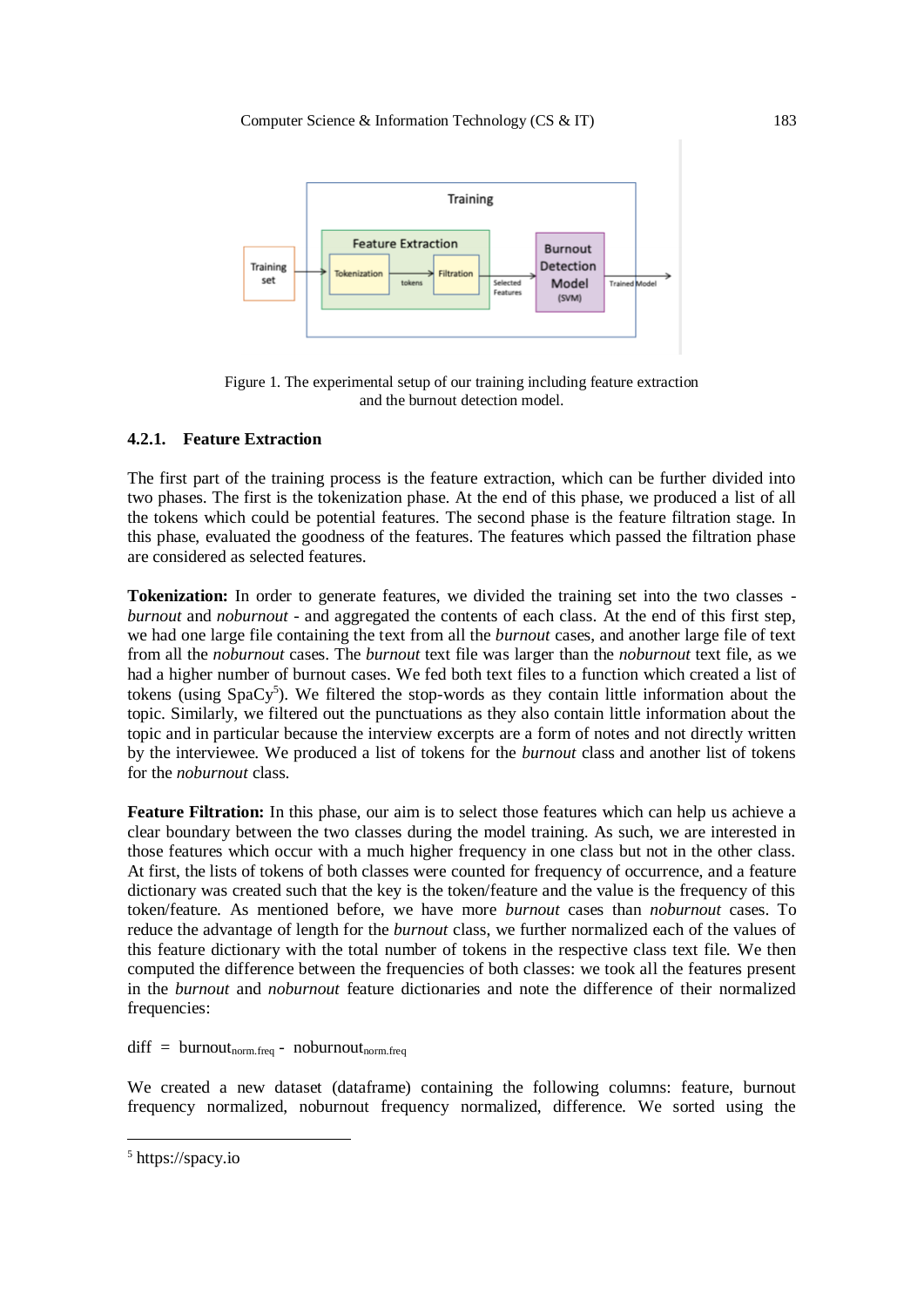frequency difference. Note that if we have a positive difference, the *burnout normalized frequency* is greater than the one for *noburnout*. In other words, the feature has occurred relatively more frequently in the *burnout* text rather than *noburnout* text. In the same way, if we have a negative difference, the feature has occurred more frequently in the *noburnout* text than in the *burnout* text.

For a given feature set size, say N (where N is an even number), we selected N/2 features which had the greatest positive difference and another N/2 features with the greatest negative difference. In this way, we selected those features which had the greatest (positive or negative) difference between the two classes in the training set. We did not consider features which occur relatively commonly in both classes as they are not very discriminatory.

# **4.2.2. Burnout Detection Model**

This section describes the second part of the training phase. In this phase, we transform the training and test sets into their corresponding feature vector matrix according to the previously selected features. For the purpose of training our burnout detection model, only the training set is used, while the test set is used for model evaluation.

During training, we loop over the different features identified in the previous experiment, using different feature set sizes (N=10,20,...,100). For each iteration we created Support Vector Machine (SVM) models using different configurations. Support Vector Machine models [52] [53] are supervised learning models that attempt to find a hyperplane separating the classes in N dimensions where N is the number of features. A set of data points, called the support vectors, is located close to the hyperplane and helps to orient the hyperplane, such that the maximum separation of the classes, i.e., larger margins, may be achieved. Support Vector Machines use mathematical functions called kernels to transform the feature space such that nonlinear boundaries are transformed to linear boundaries separable by a hyperplane. The linear kernel is the simplest and works well with linearly separable data. Some other Kernels which are commonly used [54] are RBF (Gaussian radial basis function), polynomial and sigmoid (sometimes being referred to as neural network model) kernels. Therefore, we applied the linear, RBF, polynomial and sigmoid kernels in our experiments. The parameter  $C$  is the regularization parameter controlling the trade-off between misclassifications and the width of the margin. A large value of C leads to an overfit wiggly boundary whereas a low value of C causes a smoothened boundary [54]. In our proposed model, the value of C used was 1.

In Figure 2 and 3, we show ten selected features with large positive difference and another ten features with large negative difference.

| Word      | <b>BurnoutFreqNorm</b> | NoBurnoutFreqNorm | <b>Difference</b> |
|-----------|------------------------|-------------------|-------------------|
| Und       | 0.018621               | 0.010431          | 0.008190          |
| Sachen    | 0.004325               | 0.000348          | 0.003977          |
| mal       | 0.016338               | 0.012865          | 0.003473          |
| Du        | 0.003604               | 0.000695          | 0.002909          |
| Sie       | 0.005646               | 0.002782          | 0.002865          |
| teilweise | 0.003003               | 0.000348          | 0.002656          |
| sagen     | 0.009851               | 0.007302          | 0.002549          |
| hab       | 0.004085               | 0.001739          | 0.002346          |
| Praxis    | 0.002643               | 0.000348          | 0.002295          |
| Da        | 0.002883               | 0.000695          | 0.002188          |

Figure 2. Words with large positive difference. Translation: *Und: and, Sachen: things/stuff, mal: one time, Du: you, Sie: she/her/they/you(formal), teilweise: partially, sagen: to say, hab: (I) have, Praxis: (medical) practice, Da: there*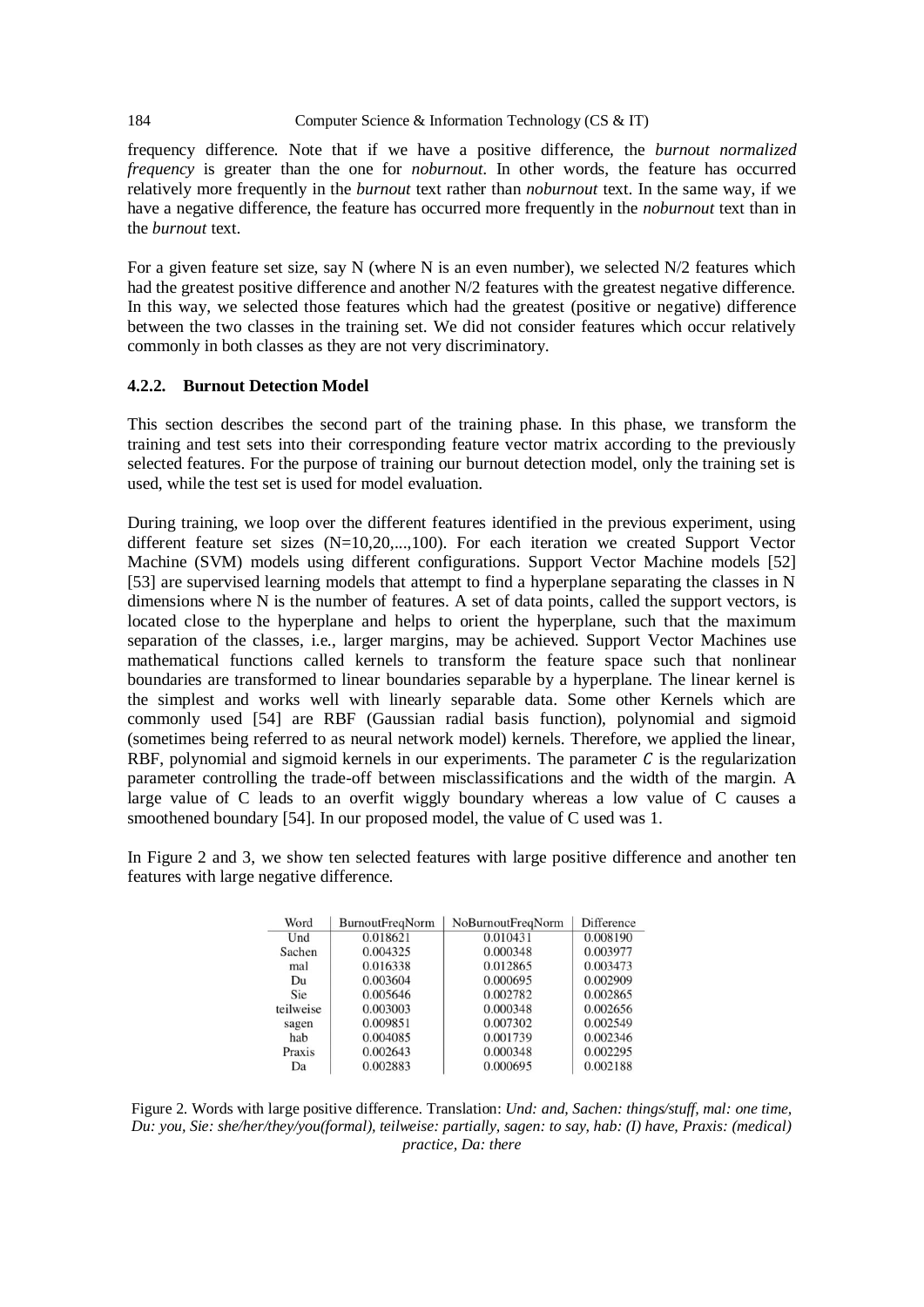Computer Science & Information Technology (CS & IT) 185

| Word        | <b>BurnoutFreqNorm</b> | NoBurnoutFreqNorm | Difference  |
|-------------|------------------------|-------------------|-------------|
| Also        | 0.005887               | 0.009388          | $-0.003501$ |
| Arbeit      | 0.003484               | 0.006606          | $-0.003122$ |
| Patienten   | 0.004205               | 0.007302          | $-0.003097$ |
| Menschen    | 0.001081               | 0.004172          | $-0.003091$ |
| Unternehmen | 0.000000               | 0.002782          | $-0.002782$ |
| Nein        | 0.000000               | 0.002782          | $-0.002782$ |
| irgendwas   | 0.000721               | 0.003477          | $-0.002756$ |
| okay        | 0.001321               | 0.003825          | $-0.002503$ |
| Ich         | 0.012134               | 0.014604          | $-0.002470$ |
| sage        | 0.004445               | 0.006606          | $-0.002161$ |

Figure 3. Words with large negative difference. Translation: *Also: so/thus, Arbeit: work, Patienten: patients, Menschen: people, Unternehmen: company, Nein: no, irgendwas: something/anything, okay: okay, Ich: I, sage: (I) say*

# **5. RESULTS**

# **5.1. The Words of Burnout Patients**

Figure 4 and 5 show the word clouds for the ten most used nouns for the text labeled as *burnout* and *noburnout* respectively. The size of the font reflects the quantity (number of times) of the words appearing in the dataset.



Figure 4. Top ten nouns from the class *burnout*; translation to English: *Beispiel: example, Prinzip: principle, Monat: month, Chef: boss, Termin: appointment/deadline, Dienst: shift/service, Recht: right/law, bisschen: a bit, Ja: yes, Oberärztin: senior physician (female)*



Figure 5. Top ten nouns from the class *noburnout*; translation to English: *Fähigkeit: capability/competence, Besseres: something better, Radiologie: radiology, Auto: car, Bürokauffrau: office clerk (female), Lob: praise, Feedback: feedback, Abstrich: tradeoff, Berufsbild: job profile, Medizin: medicine*

We observe in the results that for burnout patients, stress-related topics are of high importance (e.g. senior physician, shift/service, boss), as well as factors concerning the time (e.g. month,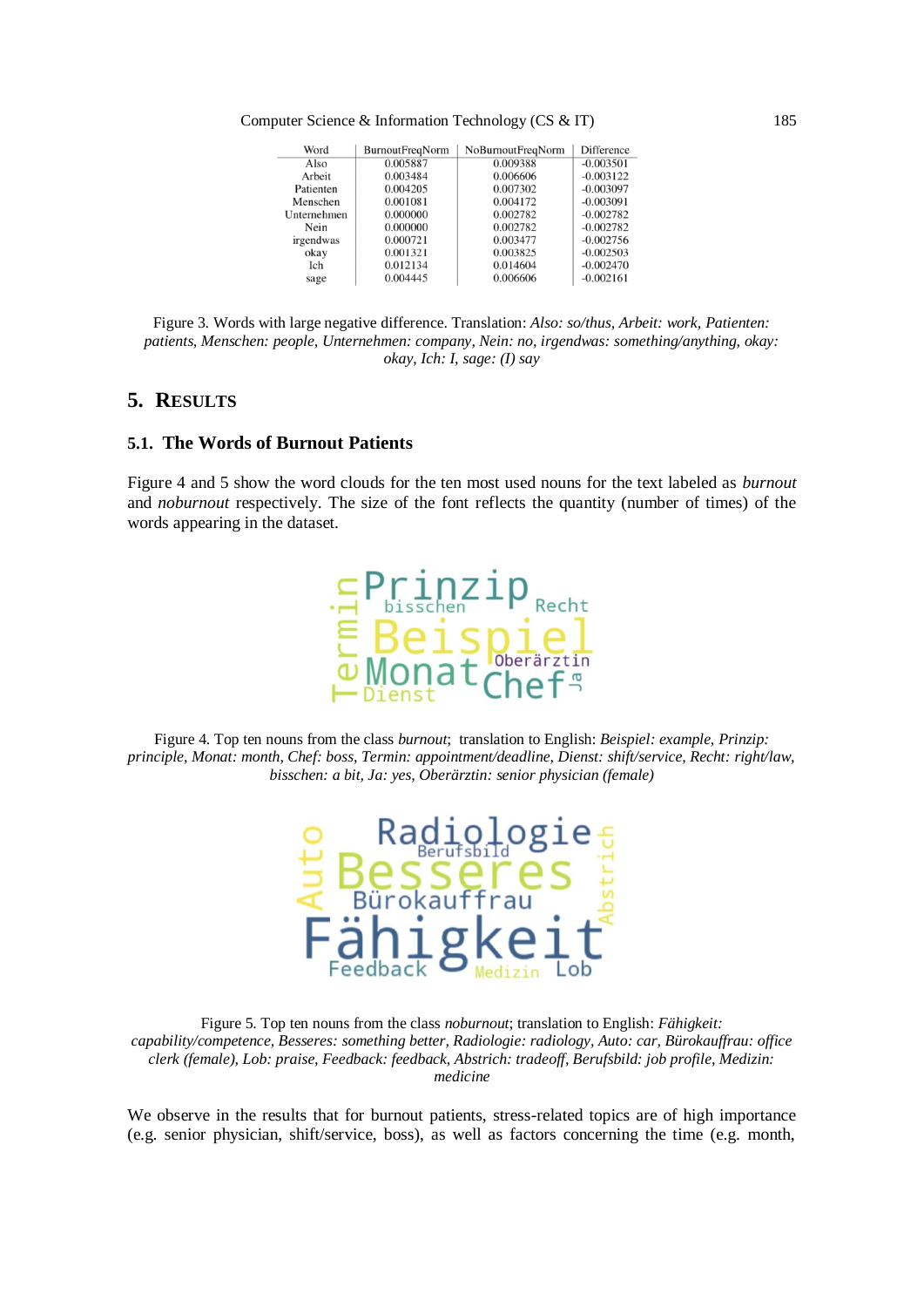appointment/deadline). On the other side, for the texts from the class *noburnout*, positive workrelated topics are more common (e.g. competence, praise, feedback).

#### **5.2. Burnout Detection Model**

Figure 6 depicts the results of our experiments, relating the number of features considered to the accuracy obtained for models using linear, RBF, polynomial and sigmoid kernel SVM. The random baseline is 73.4% (percentage of burnout cases), since the test and training set contain a majority of records of the class *burnout*.



Figure 6. Test accuracy for different feature set sizes of the SVM classifiers using linear, RBF, polynomial and sigmoid kernels

The sigmoid kernel performs the best (79.7%) at around feature set size 90. It can be observed that increasing features continues to improve the accuracy in case of sigmoid kernel. We have shown the features set size up to 100, after this point increasing the feature set size caused a fall in test accuracy for the sigmoid kernel. The linear kernel likely predicts only one class and therefore lies on the random baseline. This indicates that our data is likely not linearly separable. The polynomial kernel of degree 3 goes up to an accuracy of 74.7% at around feature set size 20. The RBF kernel goes up to 77.2% at feature set size 40 and then stabilizes before falling down.

We are thus able to train a classifier to detect burnout in text snippets with an accuracy clearly above the random baseline. Figure 7 shows the confusion matrix for the SVM with sigmoid kernel for a feature set size of 90.



Figure 7. Confusion matrix of the SVM classifier with sigmoid kernel for a feature set size of 90.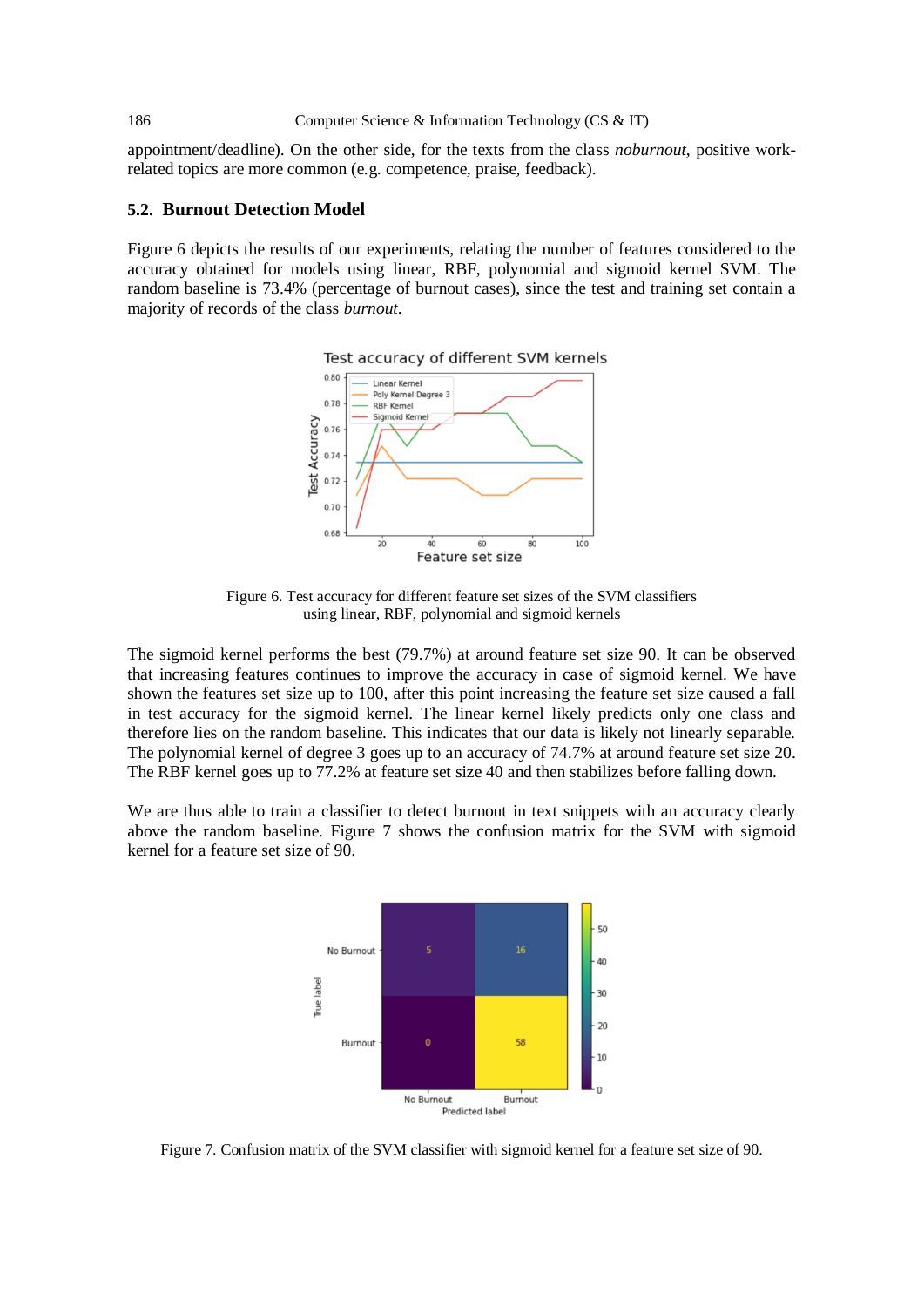# **6. DISCUSSION**

In the feature selection we identified the most typical words for the classes *burnout* and *noburnout*. Interestingly, the word *Du (engl: you)* is a feature for the class *burnout*, whereas the word *Ich (engl: I)* is a feature of the class *noburnout*. This is counterintuitive since previous work has shown that the common use of first-person singular can be interpreted as a sign of depression [20] [21].

Our burnout classifier reaches an accuracy of 79.7%, which is clearly over the baseline of 73.4%, even though the dataset contains a limited number of records. We therefore see a large potential for text-based approaches to identify burnout.

The confusion matrix in Figure 7 indicates that our approach is more likely to present false positives (i.e. patients **not** having burnout being classified as having burnout) and less false negatives (i.e. patients having burnout, being classified as **not** having burnout). This can be partially explained by the fact that the dataset contains more records for the class *burnout*. In a clinical setting, this is preferable, since symptoms of burnout often overlap with other diseases or syndromes. We prefer that a doctor checks closely a patient because the tool indicated a potential burnout, and finds out he/she does have another syndrome, rather than following the prediction of the tool leading to the release of a person that might need further help.

The interaction between the tool and the clinical professional is very important. The machine can provide tools for clinical professionals, but cannot replace them. Machines are not able to take ethical decisions, and cannot carry the consequences of their decisions. Therefore, a good tool provides decision-support in a clinical context, in a similar way nowadays inventories are doing. Such inventories, as for example the Maslach Burnout Inventory, have known limitations (e.g. users faking their results [10], extreme response bias [11], defensiveness and social desirability bias [12]). Free-text questions or interview transcripts can provide interesting new possibilities in the detection of burnout. The work presented in this paper confirms that such approaches are feasible and we assume that with more data, even better results than the ones presented in this paper can be achieved.

Based on the results presented in this paper, the following challenges will need to be addressed in future work. Currently, the dataset does not differentiate between men and women, since the data is completely anonymized. However, in future work more detailed profiles of patients will need to be considered and carefully examined. It has been shown that the way men and women communicate is different [55], and that gendered wording can have an important impact. Due to the available data, we currently only include German extracts from interviews in the dataset. We expect to connect to clinical partners and extend our dataset with extracts in English and French. This will allow us to target a larger community and we plan to explore whether our findings for German are also applicable for the other languages.

# **7. CONCLUSION**

Most work using NLP to detect depression uses data from social media, whereas the specific case of burnout is rarely addressed. In this paper, we presented BurnoutWords, a dataset based on interview extracts from burnout patients in the German language. The dataset was assembled with data from previous research and not from social media, as opposed to most of the existing research in the field. It allows first insights into the wording of burnout patients, and will be extended in the future with additional data. We also plan to investigate on the wording of burnout patients in other languages.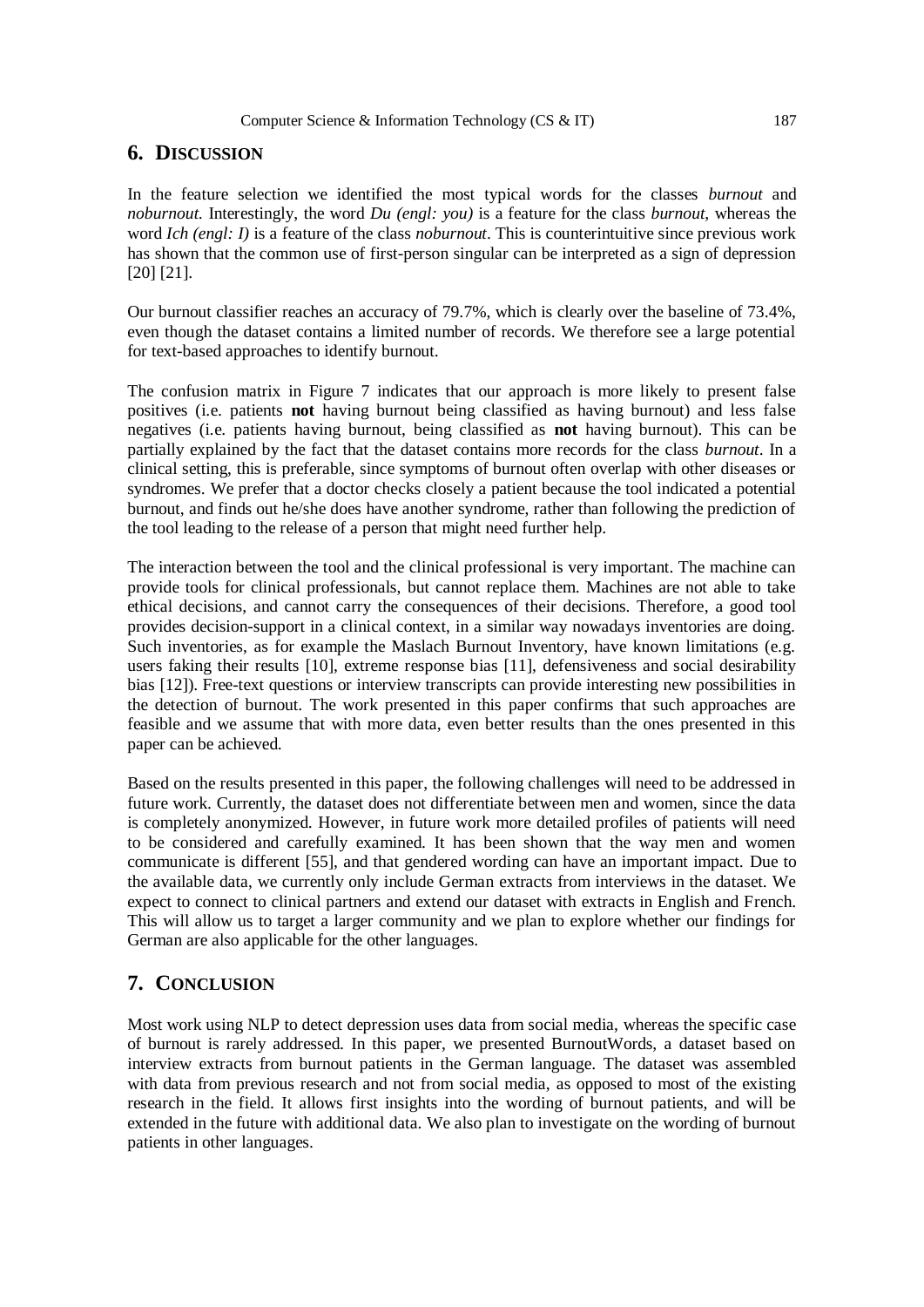Since the existing work in the field of burnout detection is very limited, a comparative evaluation to similar datasets is currently not possible. Therefore, in future work, we want to address also the area of burnout detection in social media, to provide comparable validation measures of our approaches.

We showed that upon such data, a classifier using Support Vector Machines with an accuracy clearly higher than the random baseline can be trained. With the sigmoid kernel, an accuracy of almost 80% was achieved, as compared to the random baseline of 73.4% (percentage of burnout cases in the dataset). Given that this first version of the dataset is very limited, the result is very promising. This work creates the foundation for future work in the field and new methods for clinical burnout detection.

# **ACKNOWLEDGEMENTS**

The authors gratefully acknowledge the funding for this work by the Swiss National Science Foundation in the context of the Spark call.

# **REFERENCES**

- [1] American Psychological Association. 2019. Stress in america 2019.
- [2] American Psychological Association. 2020. Stress in america 2020: a national mental health crisis.
- [3] Elie Azoulay, Jan De Waele, Ricard Ferrer, Thomas Staudinger, Marta Borkowska, Pedro Povoa, Katerina Iliopoulou, Antonio Artigas, Stefan J Schaller, Manu Shankar Hari, et al. 2020. Symptoms of burnout in intensive care unit specialists facing the covid-19 outbreak. 10(1):1–8.
- [4] Takahiro Matsuo, Daiki Kobayashi, Fumika Taki, Fumie Sakamoto, Yuki Uehara, Nobuyoshi Mori, and Tsuguya Fukui. 2020. Prevalence of health care worker burnout during the coronavirus disease 2019 (covid-19) pandemic in japan. *JAMA network open*, 3(8):e2017271–e2017271.
- [5] Ferdinand Jaggi. 2019. *Burnout praxisnah*. Lehmanns Media.
- [6] Wilmar B Schaufeli, Christina Maslach, and Tadeusz Marek. 2017. The future of burnout. In Professional burnout, pages 253–259. Routledge.
- [7] Irvin Sam Schonfeld and Renzo Bianchi. 2016. Burnout and depression: two entities or one? *Journal of clinical psychology*, 72(1):22–37.
- [8] Sybille Hautle. 2012. Das burnout-syndrom: Erhebung typischer merkmale zur herleitung diagnostischer fragen für ein selbstbeurteilungsinstrument.
- [9] M Burisch. 2010. Das burnout-syndrom (4. aktual. aufl.).
- [10] Christine Elizabeth Lambert. 2013. *Identifying faking on self-report personality inventories: Relative merits of traditional lie scales, new lie scales, response patterns, and response times*. Ph.D. thesis.
- [11] Gaël Brulé and Ruut Veenhoven. 2017. The '10 excess' phenomenon in responses to survey questions on happiness. *Social Indicators Research*, 131(2):853–870.
- [12] Margot M Williams, Richard Rogers, Allyson J Sharf, and Colin A Ross. 2019. Faking good: An investigation of social desirability and defensiveness in an inpatient sample with personality disorder traits. *Journal of personality assessment*, 101(3):253–263.
- [13] Christina Maslach, Susan E Jackson, Michael P Leiter, WB Schaufeli, and RL Schwab. 1996. Maslach burnout inventory manual. menlo park. *CA: Mind Garden*, pages 191–218.
- [14] C Maslach, SE Jackson, MP Leiter, WB Schaufeli, and RL Schwab. 1986. Maslach burnout inventory instruments and scoring guides forms: General, human services, & educators. *Health and Quality of life Outcomes*, 7:31.
- [15] Elliot Aronson, Ayala M Pines, and Ditsa Kafry. 1983. Ausgebrannt. *Vom überdruß zur selbstentfaltung*.
- [16] Viviana Abati. 2007. *Burnout: Erkennen - vorbeugen - verhindern*. SPEKTRAmedia.
- [17] Cary Cherniss. 1980. *Professional burnout in human service organizations*. Praeger Publishers.
- [18] Nadee Seneviratne and Carol Espy-Wilson. 2020. Deep learning based generalized models for depression classification. *arXiv preprint arXiv:2011.06739*.
- [19] Andrew G Reece and Christopher M Danforth. 2017. Instagram photos reveal predictive markers of depression. *EPJ Data Science*, 6:1–12.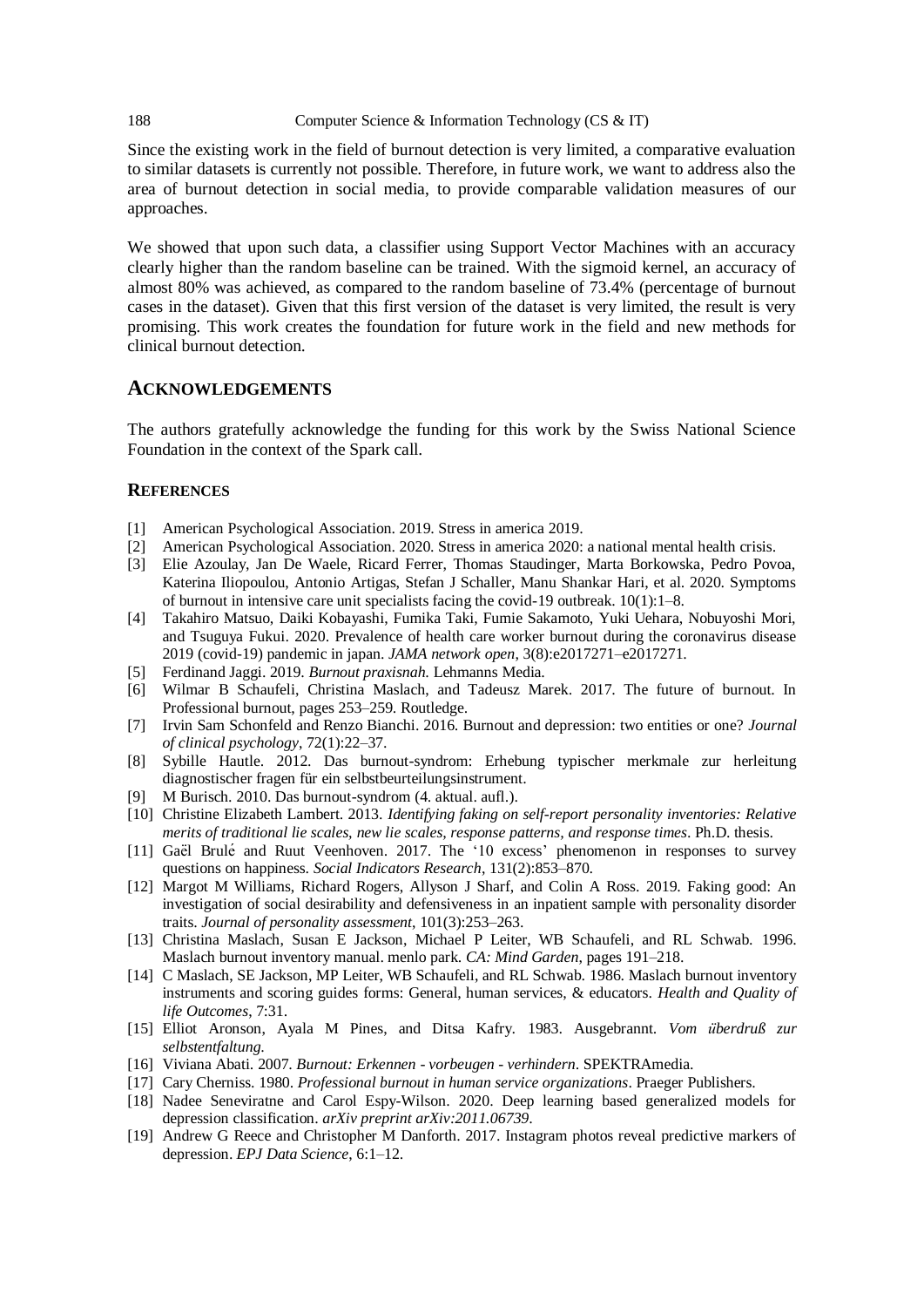- [20] Michelle Morales, Stefan Scherer, and Rivka Levitan. 2017. A cross-modal review of indicators for depression detection systems. In *Proceedings of the fourth workshop on computational linguistics and clinical psychology—From linguistic signal to clinical reality*, pages 1–12.
- [21] Stephanie Rude, Eva-Maria Gortner, and James Pennebaker. 2004. Language use of depressed and depression-vulnerable college students. *Cognition & Emotion*, 18(8):1121–1133.
- [22] Andrew Yates, Arman Cohan, and Nazli Goharian. 2017. Depression and self-harm risk assessment in online forums. *arXiv preprint arXiv:1709.01848*.
- [23] Sharath Chandra Guntuku, David B Yaden, Margaret L Kern, Lyle H Ungar, and Johannes C Eichstaedt. 2017. Detecting depression and mental illness on social media: an integrative review. *Current Opinion in Behavioral Sciences*, 18:43–49.
- [24] Megan A Moreno, Lauren A Jelenchick, Katie G Egan, Elizabeth Cox, Henry Young, Kerry E Gannon, and Tara Becker. 2011. Feeling bad on facebook: Depression disclosures by college students on a social networking site. *Depression and anxiety*, 28(6):447– 455.
- [25] H Andrew Schwartz, Johannes Eichstaedt, Margaret Kern, Gregory Park, Maarten Sap, David Stillwell, Michal Kosinski, and Lyle Ungar. 2014. Towards assessing changes in degree of depression through facebook. In *Proceedings of the workshop on computational linguistics and clinical psychology: from linguistic signal to clinical reality*, pages 118–125.
- [26] Lewis R Goldberg. 1990. An alternative" description of personality": the big-five factor structure. *Journal of personality and social psychology*, 59(6):1216.
- [27] Yaakov Ophir, Christa SC Asterhan, and Baruch B Schwarz. 2019. The digital footprints of adolescent depression, social rejection and victimization of bullying on facebook. *Computers in Human Behavior*, 91:62–71.
- [28] Munmun De Choudhury, Scott Counts, and Eric Horvitz. 2013. Predicting postpartum changes in emotion and behavior via social media. In *Proceedings of the SIGCHI conference on human factors in computing systems*, pages 3267–3276.
- [29] Munmun De Choudhury, Scott Counts, Eric J Horvitz, and Aaron Hoff. 2014. Characterizing and predicting postpartum depression from shared facebook data. In *Proceedings of the 17th ACM conference on Computer supported cooperative work & social computing*, pages 626–638.
- [30] James W Pennebaker, Ryan L Boyd, Kayla Jordan, and Kate Blackburn. 2015. The development and psychometric properties of liwc2015. Technical report.
- [31] Ahmed Husseini Orabi, Prasadith Buddhitha, Mahmoud Husseini Orabi, and Diana Inkpen. 2018. Deep learning for depression detection of twitter users. In *Proceedings of the Fifth Workshop on Computational Linguistics and Clinical Psychology: From Keyboard to Clinic*, pages 88–97.
- [32] Chenhao Lin, Pengwei Hu, Hui Su, Shaochun Li, Jing Mei, Jie Zhou, and Henry Leung. 2020. Sensemood: Depression detection on social media. In *Proceedings of the 2020 International Conference on Multimedia Retrieval*, pages 407–411.
- [33] Jacob Devlin, Ming-Wei Chang, Kenton Lee, and Kristina Toutanova. 2018. Bert: Pre-training of deep bidirectional transformers for language understand- ing. *arXiv preprint arXiv:1810.04805*.
- [34] Guangyao Shen, Jia Jia, Liqiang Nie, Fuli Feng, Cunjun Zhang, Tianrui Hu, Tat-Seng Chua, and Wenwu Zhu. 2017. Depression detection via harvesting social media: A multimodal dictionary learning solution. In *IJCAI*, pages 3838–3844.
- [35] Charles Egerton Osgood, George J Suci, and Percy H Tannenbaum. 1957. *The measurement of meaning*. 47. University of Illinois press.
- [36] Mika Mäntylä, Bram Adams, Giuseppe Destefanis, Daniel Graziotin, and Marco Ortu. 2016. Mining valence, arousal, and dominance: possibilities for detecting burnout and productivity? In *Proceedings of the 13th international conference on mining software repositories*, pages 247–258.
- [37] Johannes C Eichstaedt, Robert J Smith, Raina M Merchant, Lyle H Ungar, Patrick Crutchley, Daniel Preotiuc-Pietro, David A Asch, and H Andrew Schwartz. 2018. Facebook language predicts depression in medical records. *Proceedings of the National Academy of Sciences*, 115(44):11203– 11208.
- [38] Sharath Chandra Guntuku, H Andrew Schwartz, Adarsh Kashyap, Jessica S Gaulton, Daniel C Stokes, David A Asch, Lyle H Ungar, and Raina M Merchant. 2020. Variability in language used on social media prior to hospital visits. *Scientific reports*, 10(1):1–9.
- [39] David N Milne, Glen Pink, Ben Hachey, and Rafael A Calvo. 2016. Clpsych 2016 shared task: Triaging content in online peer-support forums. In *Proceedings of the third workshop on computational linguistics and clinical psychology*, pages 118–127.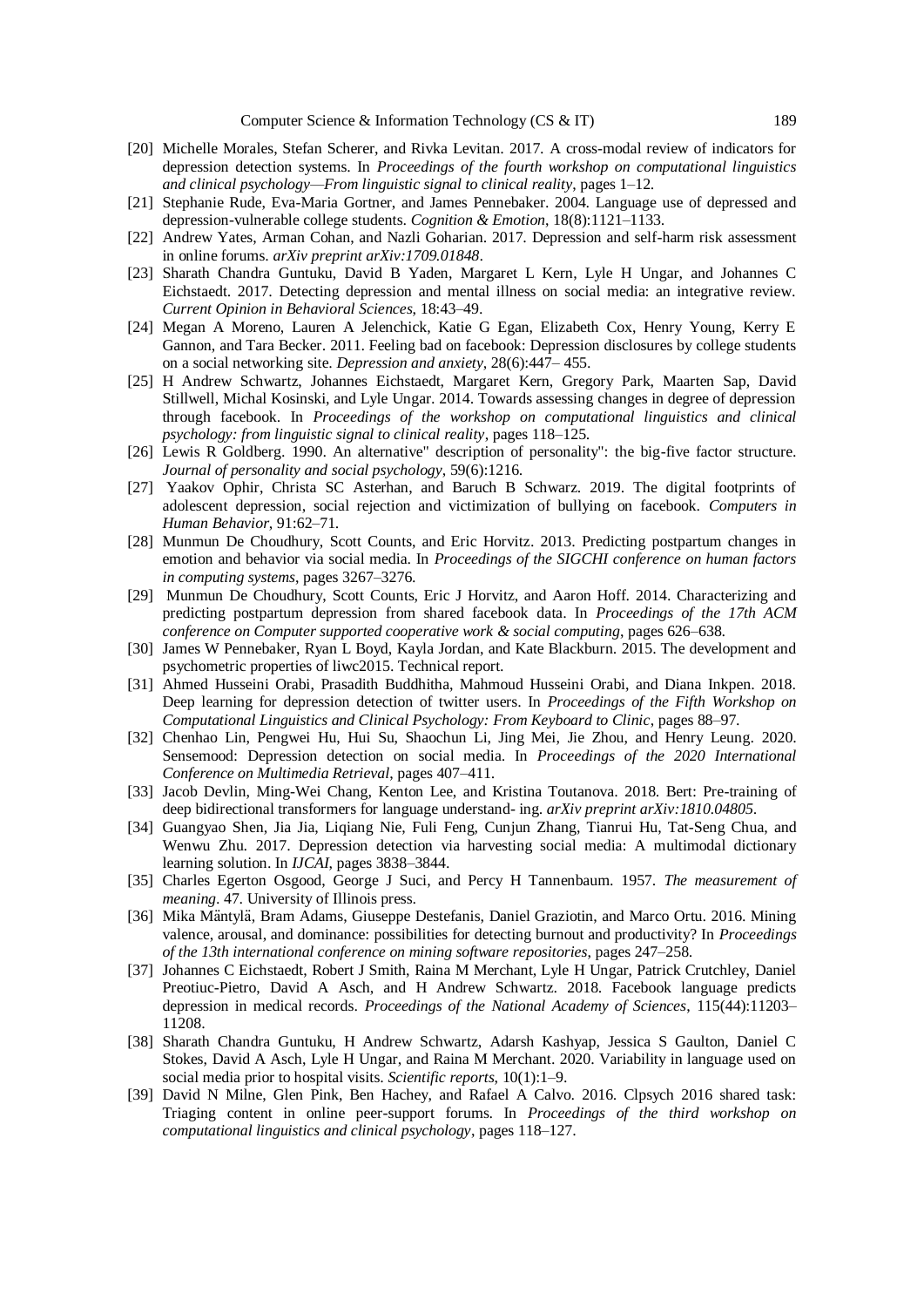- [40] Glen Coppersmith, Mark Dredze, Craig Harman, Kristy Hollingshead, and Margaret Mitchell. 2015. Clpsych 2015 shared task: Depression and ptsd on twitter. In *Proceedings of the 2nd Workshop on Computational Linguistics and Clinical Psychology: From Linguistic Signal to Clinical Reality*, pages 31– 39.
- [41] Glen Coppersmith, Mark Dredze, and Craig Harman. 2014. Quantifying mental health signals in twitter. In *Proceedings of the workshop on computational linguistics and clinical psychology: From linguistic signal to clinical reality*, pages 51–60.
- [42] Ge Ge Jackie Chen. 2014. *Visualizations for mental health topic models*. Ph.D. thesis, Massachusetts Institute of Technology.
- [43] Jonathan Gratch, Ron Artstein, Gale M Lucas, Giota Stratou, Stefan Scherer, Angela Nazarian, Rachel Wood, Jill Boberg, David DeVault, Stacy Marsella, et al. 2014. The distress analysis interview corpus of human and computer interviews. In *LREC*, pages 3123–3128.
- [44] Michel Valstar, Jonathan Gratch, Björn Schuller, Fabien Ringeval, Denis Lalanne, Mercedes Torres Torres, Stefan Scherer, Giota Stratou, Roddy Cowie, and Maja Pantic. 2016. Avec 2016: Depression, mood, and emotion recognition workshop and challenge. In *Proceedings of the 6th international workshop on audio/visual emotion challenge*, pages 3–10.
- [45] K Kroenke, RL Spitzer, and JBW Williams. 2001. The patient health questionnaire (phq-9)– overview. *J*9 *Gen Intern Med*, 16:606–16.
- [46] Michel Valstar, Björn Schuller, Kirsty Smith, Timur Almaev, Florian Eyben, Jarek Krajewski, Roddy Cowie, and Maja Pantic. 2014. Avec 2014: 3d dimensional affect and depression recognition challenge. In *Proceedings of the 4th international workshop on audio/visual emotion challenge*, pages 3– 10.
- [47] Michelle Renee Morales and Rivka Levitan. 2016. Speech vs. text: A comparative analysis of features for depression detection systems. In *2016 IEEE spoken language technology workshop (SLT)*, pages 136–143. IEEE.
- [48] Sameer Pradhan, Wendy Chapman, Suresh Man, and Guergana Savova. 2014. Semeval-2014 task 7: Analysis of clinical text. In *Proc. of the 8th International Workshop on Semantic Evaluation (SemEval 2014)*. Citeseer.
- [49] Jackson M Steinkamp, Wasif Bala, Abhinav Sharma, and Jacob J Kantrowitz. 2020. Task definition, annotated dataset, and supervised natural language processing models for symptom extraction from unstructured clinical notes. *Journal of biomedical informatics*, 102:103354.
- [50] Edith Rahner. 2011. *Das Burnout-Syndrom bei Ärzten: eine qualitative Studie zur Selbstwahrnehmung von Ursachen und Lösungsansätzen*. Ph.D. thesis.
- [51] Simone Albrecht. 2008. Burnout–der weg danach. *Burnout im Lichte von Theorie und Praxis. VDM, Saarbrücken*.
- [52] Bernhard E Boser, Isabelle M Guyon, and Vladimir N Vapnik. 1992. A training algorithm for optimal margin classifiers. In *Proceedings of the fifth annual workshop on Computational learning theory*, pages 144–152.
- [53] Corinna Cortes and Vladimir Vapnik. 1995. Support- vector networks. *Machine learning*, 20(3):273– 297.
- [54] Jerome Friedman, Trevor Hastie, Robert Tibshirani, et al. 2001. *The elements of statistical learning*, volume 1. Springer series in statistics New York.
- [55] Danielle Gaucher, Justin Friesen, and Aaron C Kay. 2011. Evidence that gendered wording in job advertisements exists and sustains gender inequality. *Journal of personality and social psychology*, 101(1):109.